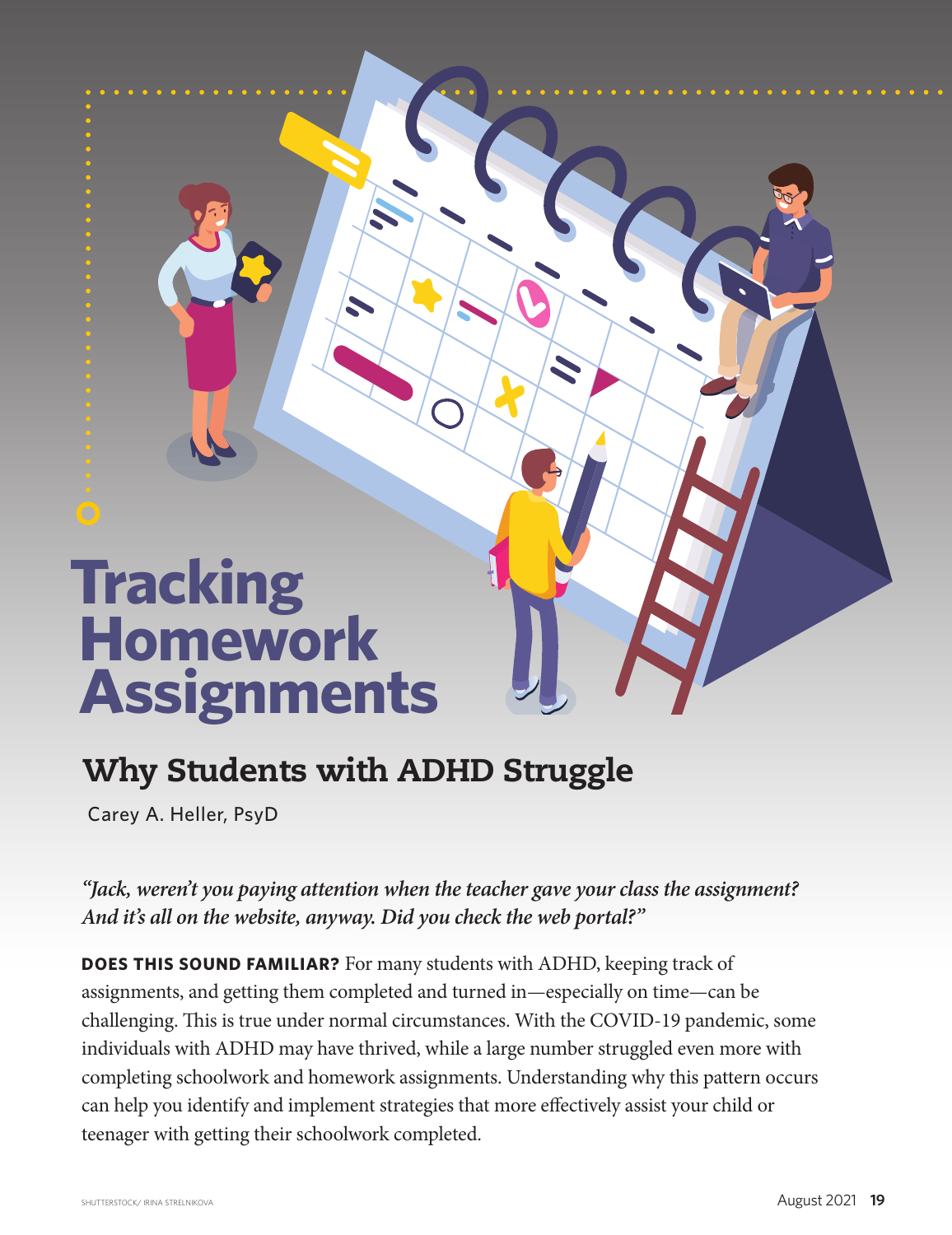**IF YOU CONSIDER** the executive function skills involved in completing assignments under typical circumstances, the student must pay attention in class when tasks or directions are provided. In many instances, teachers post assignments in a school portal as well, or expect students to look there without mentioning them during class. In either situation, the student has to take the steps to follow through in opening up the portal itself, sifting through what is likely a lot of visual information to process, and finding the right place where the assignments are listed.

In some portals, kids have to view tasks only by class. Clicking through six classes' worth of assignments can be time-consuming and lead to students not following through in viewing everything. Or they may accidentally skip over assignments. Once the students identify what assignments they have to complete, their next challenge often becomes either writing down the assignment somewhere, continuing to go back to the portal to view it, or effectively holding the task in their memory until it is completed (which is often not the best strategy to use anyway).

Assuming your child or teen knows what assignments they need to complete, getting started is sometimes one of the hardest tasks involved in doing homework. Procrastination, not setting aside homework time, avoidance of tasks they perceive as difficult or as tough, or not being sure how to get started, complicate the student's ability to get moving on completing assignments. Other key issues along the way include getting distracted and stopping, forgetting to go back and finish assignments later, and even completing the assignments but forgetting to submit them online or in-person.

Needless to say, under typical circumstances, these issues can significantly impede a student's ability to complete assignments, especially when ADHD symptoms interfere. With the COVID-19 pandemic, changing schedules, inconsistencies in expectations, more flexibility with due dates anxiety about pandemicrelated issues, social isolation, and many other aspects of the situation exacerbated pre-existing issues with school. Additionally, the pandemic led to increased reliance on executive function skills. At times these skills were taxed to the limit, especially as students had to keep track of classwork and homework assignments that were not completed and submitted in-person.

Nevertheless, by identifying and implementing specific strategies, students can take better control over tracking and completing their assignments, during and beyond the current pandemic.

Whatever the situation might be as schools reopen this fall, here are some practical strategies and tools that you can customize to meet the needs of your own child or teen. As the next school year approaches, we hope that these will help your student get off to a good start by more effectively keeping track of and completing their assignments.



## **Help** your student to develop a **solid** system for tracking **assignments such as a planner or calendar.**

A student cannot complete assignments if they do not know which ones they are expected to complete. For some students, an online portal may serve as this resource if it is accurate 100% of the time. For some students, though, it can be helpful to keep a complete list of all tasks separately from an automated portal, because it gives them the ability to view all tasks in a format they are comfortable with.

A few ideas for a comprehensive list of assignments include:

- Added to an electronic calendar such as Google or Apple Calendar. Many homework portals allow students to sync assignments to an electronic calendar so they do not have to add assignments themselves unless tasks are not already added by teachers.
- Typed in a Google Doc.

**2**

- Recorded in an electronic homework planner such as MyHomework or My Study Life.
- Added to an electronic task list such as Google Tasks or Todoist.
- Written out by hand in a paper planner or in a notebook designated for this purpose.



understanding of their assignments, it is often helpful if they map out a plan and